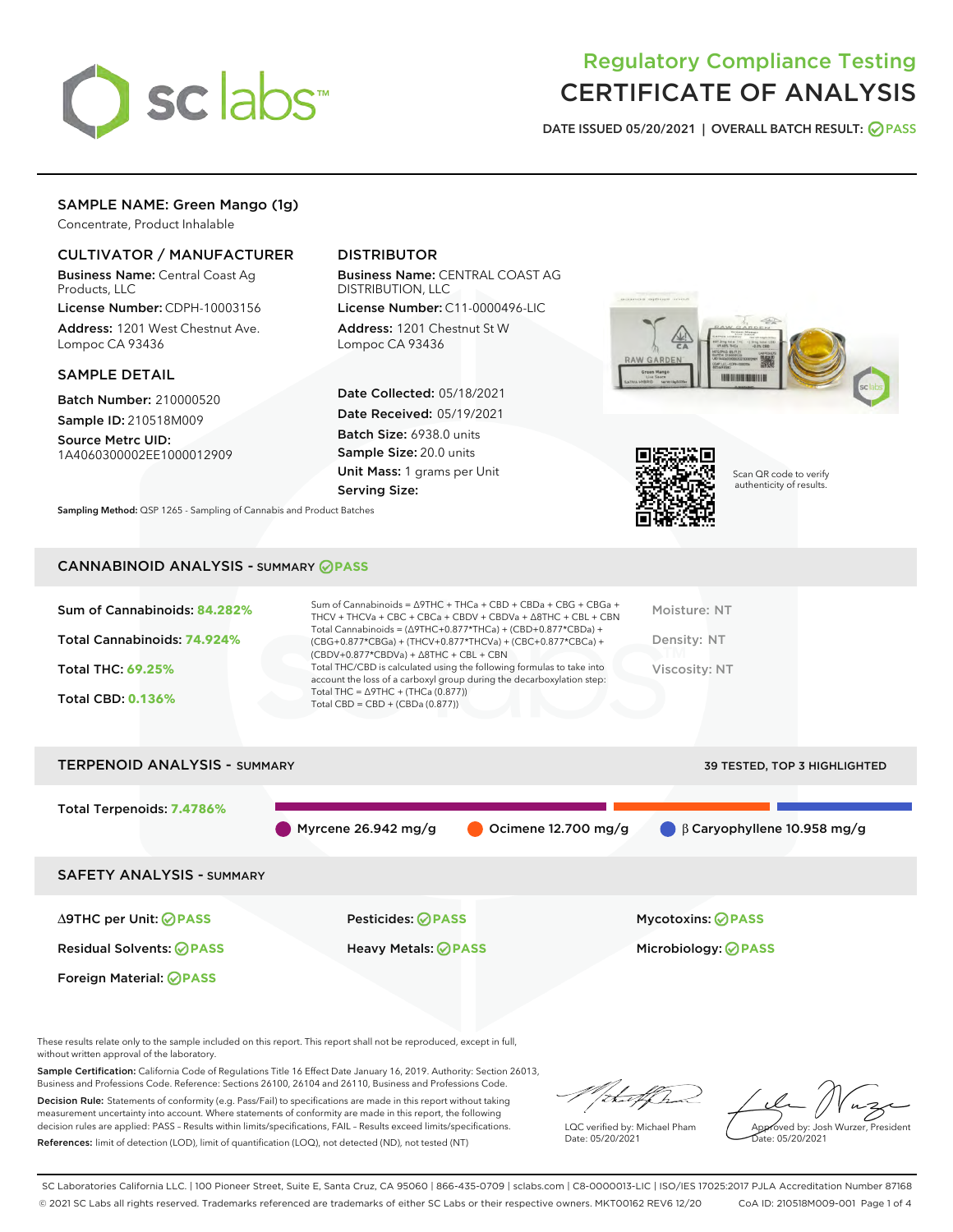



GREEN MANGO (1G) | DATE ISSUED 05/20/2021 | OVERALL BATCH RESULT: @ PASS

#### CANNABINOID TEST RESULTS - 05/19/2021 2 PASS

Tested by high-performance liquid chromatography with diode-array detection (HPLC-DAD). **Method:** QSP 1157 - Analysis of Cannabinoids by HPLC-DAD

#### TOTAL CANNABINOIDS: **74.924%**

Total Cannabinoids (Total THC) + (Total CBD) + (Total CBG) + (Total THCV) + (Total CBC) + (Total CBDV) + ∆8THC + CBL + CBN

TOTAL THC: **69.25%** Total THC (∆9THC+0.877\*THCa)

TOTAL CBD: **0.136%**

Total CBD (CBD+0.877\*CBDa)

TOTAL CBG: 3.96% Total CBG (CBG+0.877\*CBGa)

TOTAL THCV: 0.391% Total THCV (THCV+0.877\*THCVa)

TOTAL CBC: 1.187% Total CBC (CBC+0.877\*CBCa)

TOTAL CBDV: ND Total CBDV (CBDV+0.877\*CBDVa)

| <b>COMPOUND</b>  | LOD/LOQ<br>(mg/g)          | <b>MEASUREMENT</b><br><b>UNCERTAINTY</b><br>(mg/g) | <b>RESULT</b><br>(mg/g) | <b>RESULT</b><br>(%) |
|------------------|----------------------------|----------------------------------------------------|-------------------------|----------------------|
| <b>THCa</b>      | 0.05/0.14                  | ±18.085                                            | 703.70                  | 70.370               |
| <b>A9THC</b>     | 0.06 / 0.26                | ±2.592                                             | 75.36                   | 7.536                |
| <b>CBGa</b>      | 0.1/0.2                    | ±2.05                                              | 39.2                    | 3.92                 |
| <b>CBCa</b>      | 0.07 / 0.28                | ±0.595                                             | 12.17                   | 1.217                |
| <b>CBG</b>       | 0.06/0.19                  | ±0.204                                             | 5.18                    | 0.518                |
| <b>THCVa</b>     | 0.07/0.20                  | ±0.213                                             | 4.46                    | 0.446                |
| <b>CBDa</b>      | 0.02/0.19                  | ±0.045                                             | 1.55                    | 0.155                |
| <b>CBC</b>       | 0.2 / 0.5                  | ±0.04                                              | 1.2                     | 0.12                 |
| $\triangle$ 8THC | 0.1/0.4                    | N/A                                                | <b>ND</b>               | <b>ND</b>            |
| <b>THCV</b>      | 0.1/0.2                    | N/A                                                | <b>ND</b>               | <b>ND</b>            |
| <b>CBD</b>       | 0.07/0.29                  | N/A                                                | <b>ND</b>               | <b>ND</b>            |
| <b>CBDV</b>      | 0.04 / 0.15                | N/A                                                | <b>ND</b>               | <b>ND</b>            |
| <b>CBDVa</b>     | 0.03/0.53                  | N/A                                                | <b>ND</b>               | <b>ND</b>            |
| <b>CBL</b>       | 0.06 / 0.24                | N/A                                                | <b>ND</b>               | <b>ND</b>            |
| <b>CBN</b>       | 0.1/0.3                    | N/A                                                | <b>ND</b>               | <b>ND</b>            |
|                  | <b>SUM OF CANNABINOIDS</b> |                                                    | 842.82 mg/g             | 84.282%              |

#### **UNIT MASS: 1 grams per Unit**

| ∆9THC per Unit                                                                            | 1120 per-package limit | 75.36 mg/unit  | <b>PASS</b> |  |  |
|-------------------------------------------------------------------------------------------|------------------------|----------------|-------------|--|--|
| <b>Total THC per Unit</b>                                                                 |                        | 692.50 mg/unit |             |  |  |
| <b>CBD per Unit</b>                                                                       |                        | <b>ND</b>      |             |  |  |
| <b>Total CBD per Unit</b>                                                                 |                        | $1.36$ mg/unit |             |  |  |
| Sum of Cannabinoids<br>per Unit                                                           |                        | 842.82 mg/unit |             |  |  |
| <b>Total Cannabinoids</b><br>per Unit                                                     |                        | 749.24 mg/unit |             |  |  |
| <b>MOISTURE TEST RESULT</b><br><b>VISCOSITY TEST RESULT</b><br><b>DENSITY TEST RESULT</b> |                        |                |             |  |  |

Not Tested

Not Tested

Not Tested

TERPENOID TEST RESULTS - 05/20/2021

Terpene analysis utilizing gas chromatography-flame ionization detection (GC-FID). **Method:** QSP 1192 - Analysis of Terpenoids by GC-FID

| <b>COMPOUND</b>         | LOD/LOQ<br>(mg/g) | <b>MEASUREMENT</b><br><b>UNCERTAINTY</b><br>(mg/g) | <b>RESULT</b><br>(mg/g)                         | <b>RESULT</b><br>$(\%)$ |
|-------------------------|-------------------|----------------------------------------------------|-------------------------------------------------|-------------------------|
| <b>Myrcene</b>          | 0.008 / 0.025     | ±0.3476                                            | 26.942                                          | 2.6942                  |
| Ocimene                 | 0.011 / 0.038     | ±0.4077                                            | 12.700                                          | 1.2700                  |
| $\beta$ Caryophyllene   | 0.004 / 0.012     | ±0.3901                                            | 10.958                                          | 1.0958                  |
| Limonene                | 0.005 / 0.016     | ±0.0844                                            | 5.903                                           | 0.5903                  |
| $\alpha$ Humulene       | 0.009/0.029       | ±0.1218                                            | 3.793                                           | 0.3793                  |
| Terpineol               | 0.016 / 0.055     | ±0.1597                                            | 2.601                                           | 0.2601                  |
| Linalool                | 0.009 / 0.032     | ±0.0952                                            | 2.506                                           | 0.2506                  |
| trans-β-Farnesene       | 0.008 / 0.025     | ±0.0864                                            | 2.434                                           | 0.2434                  |
| $\alpha$ Bisabolol      | 0.008 / 0.026     | ±0.1181                                            | 2.211                                           | 0.2211                  |
| $\alpha$ Pinene         | 0.005 / 0.017     | ±0.0135                                            | 1.569                                           | 0.1569                  |
| <b>β Pinene</b>         | 0.004 / 0.014     | ±0.0155                                            | 1.348                                           | 0.1348                  |
| Fenchol                 | 0.010 / 0.034     | ±0.0164                                            | 0.424                                           | 0.0424                  |
| Caryophyllene<br>Oxide  | 0.010 / 0.033     | ±0.0185                                            | 0.403                                           | 0.0403                  |
| Terpinolene             | 0.008 / 0.026     | ±0.0060                                            | 0.294                                           | 0.0294                  |
| Guaiol                  | 0.009 / 0.030     | ±0.0086                                            | 0.183                                           | 0.0183                  |
| <b>Borneol</b>          | 0.005 / 0.016     | ±0.0060                                            | 0.142                                           | 0.0142                  |
| Camphene                | 0.005 / 0.015     | ±0.0013                                            | 0.115                                           | 0.0115                  |
| Fenchone                | 0.009 / 0.028     | ±0.0024                                            | 0.083                                           | 0.0083                  |
| Citronellol             | 0.003 / 0.010     | ±0.0033                                            | 0.068                                           | 0.0068                  |
| <b>Geranyl Acetate</b>  | 0.004 / 0.014     | ±0.0020                                            | 0.048                                           | 0.0048                  |
| Sabinene Hydrate        | 0.006 / 0.022     | ±0.0012                                            | 0.031                                           | 0.0031                  |
| Sabinene                | 0.004 / 0.014     | ±0.0002                                            | 0.015                                           | 0.0015                  |
| Nerol                   | 0.003 / 0.011     | ±0.0007                                            | 0.015                                           | 0.0015                  |
| $\alpha$ Phellandrene   | 0.006 / 0.020     | N/A                                                | <loq< th=""><th><loq< th=""></loq<></th></loq<> | <loq< th=""></loq<>     |
| 3 Carene                | 0.005 / 0.018     | N/A                                                | <loq< th=""><th><loq< th=""></loq<></th></loq<> | <loq< th=""></loq<>     |
| $\alpha$ Terpinene      | 0.005 / 0.017     | N/A                                                | <loq< th=""><th><loq< th=""></loq<></th></loq<> | <loq< th=""></loq<>     |
| $\gamma$ Terpinene      | 0.006 / 0.018     | N/A                                                | <loq< th=""><th><loq< th=""></loq<></th></loq<> | <loq< th=""></loq<>     |
| p-Cymene                | 0.005 / 0.016     | N/A                                                | ND                                              | <b>ND</b>               |
| Eucalyptol              | 0.006 / 0.018     | N/A                                                | <b>ND</b>                                       | <b>ND</b>               |
| (-)-Isopulegol          | 0.005 / 0.016     | N/A                                                | ND                                              | ND                      |
| Camphor                 | 0.006 / 0.019     | N/A                                                | ND                                              | ND                      |
| Isoborneol              | 0.004 / 0.012     | N/A                                                | ND                                              | ND                      |
| Menthol                 | 0.008 / 0.025     | N/A                                                | ND                                              | ND                      |
| R-(+)-Pulegone          | 0.003 / 0.011     | N/A                                                | ND                                              | ND                      |
| Geraniol                | 0.002 / 0.007     | N/A                                                | ND                                              | ND                      |
| $\alpha$ Cedrene        | 0.005 / 0.016     | N/A                                                | ND                                              | ND                      |
| Valencene               | 0.009 / 0.030     | N/A                                                | ND                                              | ND                      |
| Nerolidol               | 0.009 / 0.028     | N/A                                                | ND                                              | ND                      |
| Cedrol                  | 0.008 / 0.027     | N/A                                                | ND                                              | ND                      |
| <b>TOTAL TERPENOIDS</b> |                   |                                                    | 74.786 mg/g                                     | 7.4786%                 |

SC Laboratories California LLC. | 100 Pioneer Street, Suite E, Santa Cruz, CA 95060 | 866-435-0709 | sclabs.com | C8-0000013-LIC | ISO/IES 17025:2017 PJLA Accreditation Number 87168 © 2021 SC Labs all rights reserved. Trademarks referenced are trademarks of either SC Labs or their respective owners. MKT00162 REV6 12/20 CoA ID: 210518M009-001 Page 2 of 4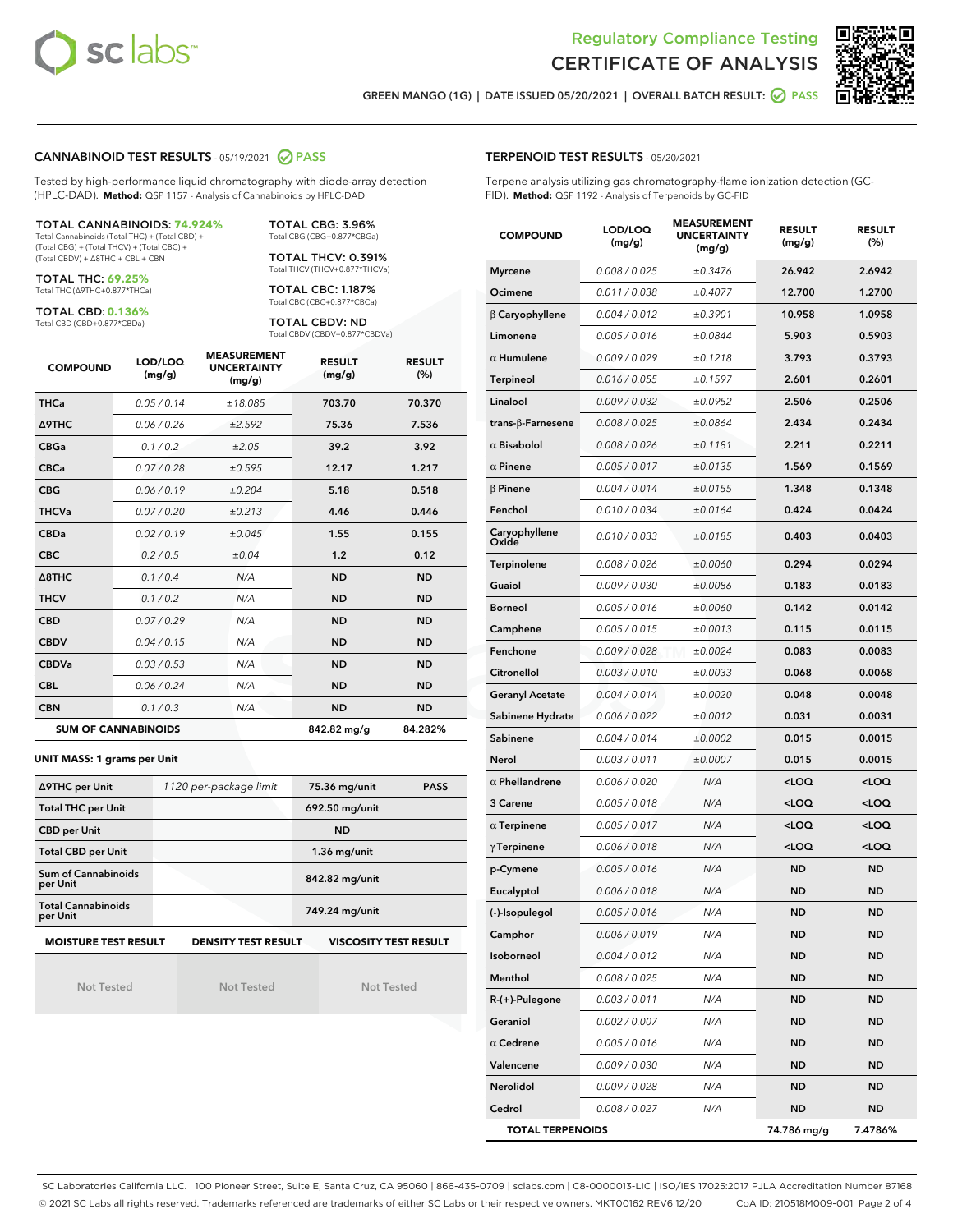



GREEN MANGO (1G) | DATE ISSUED 05/20/2021 | OVERALL BATCH RESULT:  $\bigcirc$  PASS

## CATEGORY 1 PESTICIDE TEST RESULTS - 05/20/2021 2 PASS

Pesticide and plant growth regulator analysis utilizing high-performance liquid chromatography-mass spectrometry (HPLC-MS) or gas chromatography-mass spectrometry (GC-MS). \*GC-MS utilized where indicated. **Method:** QSP 1212 - Analysis of Pesticides and Mycotoxins by LC-MS or QSP 1213 - Analysis of Pesticides by GC-MS

| <b>COMPOUND</b>             | LOD/LOQ<br>$(\mu g/g)$ | <b>ACTION</b><br><b>LIMIT</b><br>$(\mu g/g)$ | <b>MEASUREMENT</b><br><b>UNCERTAINTY</b><br>$(\mu g/g)$ | <b>RESULT</b><br>$(\mu g/g)$ | <b>RESULT</b> |
|-----------------------------|------------------------|----------------------------------------------|---------------------------------------------------------|------------------------------|---------------|
| Aldicarb                    | 0.03 / 0.08            | $\ge$ LOD                                    | N/A                                                     | <b>ND</b>                    | <b>PASS</b>   |
| Carbofuran                  | 0.02 / 0.05            | $\ge$ LOD                                    | N/A                                                     | <b>ND</b>                    | <b>PASS</b>   |
| Chlordane*                  | 0.03 / 0.08            | $\ge$ LOD                                    | N/A                                                     | <b>ND</b>                    | <b>PASS</b>   |
| Chlorfenapyr*               | 0.03/0.10              | $\ge$ LOD                                    | N/A                                                     | <b>ND</b>                    | <b>PASS</b>   |
| Chlorpyrifos                | 0.02 / 0.06            | $\ge$ LOD                                    | N/A                                                     | <b>ND</b>                    | <b>PASS</b>   |
| Coumaphos                   | 0.02 / 0.07            | $\ge$ LOD                                    | N/A                                                     | <b>ND</b>                    | <b>PASS</b>   |
| Daminozide                  | 0.02 / 0.07            | $\ge$ LOD                                    | N/A                                                     | <b>ND</b>                    | <b>PASS</b>   |
| <b>DDVP</b><br>(Dichlorvos) | 0.03/0.09              | $>$ LOD                                      | N/A                                                     | <b>ND</b>                    | <b>PASS</b>   |
| Dimethoate                  | 0.03/0.08              | $\ge$ LOD                                    | N/A                                                     | <b>ND</b>                    | <b>PASS</b>   |
| Ethoprop(hos)               | 0.03/0.10              | $>$ LOD                                      | N/A                                                     | <b>ND</b>                    | <b>PASS</b>   |
| Etofenprox                  | 0.02 / 0.06            | $\ge$ LOD                                    | N/A                                                     | <b>ND</b>                    | <b>PASS</b>   |
| Fenoxycarb                  | 0.03/0.08              | $\ge$ LOD                                    | N/A                                                     | <b>ND</b>                    | <b>PASS</b>   |
| Fipronil                    | 0.03/0.08              | $\ge$ LOD                                    | N/A                                                     | <b>ND</b>                    | <b>PASS</b>   |
| Imazalil                    | 0.02 / 0.06            | $>$ LOD                                      | N/A                                                     | <b>ND</b>                    | <b>PASS</b>   |
| <b>Methiocarb</b>           | 0.02 / 0.07            | $\ge$ LOD                                    | N/A                                                     | <b>ND</b>                    | <b>PASS</b>   |
| Methyl<br>parathion         | 0.03/0.10              | $\ge$ LOD                                    | N/A                                                     | <b>ND</b>                    | <b>PASS</b>   |
| <b>Mevinphos</b>            | 0.03/0.09              | $\ge$ LOD                                    | N/A                                                     | <b>ND</b>                    | <b>PASS</b>   |
| Paclobutrazol               | 0.02 / 0.05            | $>$ LOD                                      | N/A                                                     | <b>ND</b>                    | <b>PASS</b>   |
| Propoxur                    | 0.03/0.09              | $\ge$ LOD                                    | N/A                                                     | <b>ND</b>                    | <b>PASS</b>   |
| Spiroxamine                 | 0.03/0.08              | $\ge$ LOD                                    | N/A                                                     | <b>ND</b>                    | <b>PASS</b>   |
| Thiacloprid                 | 0.03/0.10              | $\ge$ LOD                                    | N/A                                                     | <b>ND</b>                    | <b>PASS</b>   |

#### CATEGORY 2 PESTICIDE TEST RESULTS - 05/20/2021 @ PASS

| <b>COMPOUND</b>          | LOD/LOO<br>$(\mu g/g)$ | <b>ACTION</b><br>LIMIT<br>$(\mu g/g)$ | <b>MEASUREMENT</b><br><b>UNCERTAINTY</b><br>$(\mu g/g)$ | <b>RESULT</b><br>$(\mu g/g)$ | <b>RESULT</b> |  |
|--------------------------|------------------------|---------------------------------------|---------------------------------------------------------|------------------------------|---------------|--|
| Abamectin                | 0.03/0.10              | 0.1                                   | N/A                                                     | <b>ND</b>                    | <b>PASS</b>   |  |
| Acephate                 | 0.02/0.07              | 0.1                                   | N/A                                                     | <b>ND</b>                    | <b>PASS</b>   |  |
| Acequinocyl              | 0.02/0.07              | 0.1                                   | N/A                                                     | <b>ND</b>                    | <b>PASS</b>   |  |
| Acetamiprid              | 0.02 / 0.05            | 0.1                                   | N/A                                                     | <b>ND</b>                    | <b>PASS</b>   |  |
| Azoxystrobin             | 0.02/0.07              | 0.1                                   | N/A                                                     | <b>ND</b>                    | <b>PASS</b>   |  |
| <b>Bifenazate</b>        | 0.01 / 0.04            | 0.1                                   | N/A                                                     | <b>ND</b>                    | <b>PASS</b>   |  |
| <b>Bifenthrin</b>        | 0.02/0.05              | 3                                     | N/A                                                     | <b>ND</b>                    | <b>PASS</b>   |  |
| <b>Boscalid</b>          | 0.03/0.09              | 0.1                                   | N/A                                                     | <b>ND</b>                    | <b>PASS</b>   |  |
| Captan                   | 0.19/0.57              | 0.7                                   | N/A                                                     | <b>ND</b>                    | <b>PASS</b>   |  |
| Carbaryl                 | 0.02/0.06              | 0.5                                   | N/A                                                     | <b>ND</b>                    | <b>PASS</b>   |  |
| Chlorantranilip-<br>role | 0.04/0.12              | 10                                    | N/A                                                     | <b>ND</b>                    | <b>PASS</b>   |  |
| Clofentezine             | 0.03/0.09              | 0.1                                   | N/A                                                     | <b>ND</b>                    | <b>PASS</b>   |  |

| <b>COMPOUND</b>               | LOD/LOQ<br>(µg/g) | <b>ACTION</b><br><b>LIMIT</b><br>(µg/g) | <b>MEASUREMENT</b><br><b>UNCERTAINTY</b><br>$(\mu g/g)$ | <b>RESULT</b><br>(µg/g) | <b>RESULT</b> |
|-------------------------------|-------------------|-----------------------------------------|---------------------------------------------------------|-------------------------|---------------|
| Cyfluthrin                    | 0.12 / 0.38       | $\overline{c}$                          | N/A                                                     | <b>ND</b>               | <b>PASS</b>   |
| Cypermethrin                  | 0.11 / 0.32       | $\mathcal{I}$                           | N/A                                                     | <b>ND</b>               | <b>PASS</b>   |
| <b>Diazinon</b>               | 0.02 / 0.05       | 0.1                                     | N/A                                                     | <b>ND</b>               | <b>PASS</b>   |
| Dimethomorph                  | 0.03 / 0.09       | 2                                       | N/A                                                     | <b>ND</b>               | <b>PASS</b>   |
| Etoxazole                     | 0.02 / 0.06       | 0.1                                     | N/A                                                     | <b>ND</b>               | <b>PASS</b>   |
| Fenhexamid                    | 0.03 / 0.09       | 0.1                                     | N/A                                                     | <b>ND</b>               | <b>PASS</b>   |
| Fenpyroximate                 | 0.02 / 0.06       | 0.1                                     | N/A                                                     | <b>ND</b>               | <b>PASS</b>   |
| Flonicamid                    | 0.03 / 0.10       | 0.1                                     | N/A                                                     | <b>ND</b>               | <b>PASS</b>   |
| Fludioxonil                   | 0.03/0.10         | 0.1                                     | N/A                                                     | <b>ND</b>               | <b>PASS</b>   |
| Hexythiazox                   | 0.02 / 0.07       | 0.1                                     | N/A                                                     | <b>ND</b>               | <b>PASS</b>   |
| Imidacloprid                  | 0.04 / 0.11       | 5                                       | N/A                                                     | <b>ND</b>               | <b>PASS</b>   |
| Kresoxim-methyl               | 0.02 / 0.07       | 0.1                                     | N/A                                                     | <b>ND</b>               | <b>PASS</b>   |
| <b>Malathion</b>              | 0.03 / 0.09       | 0.5                                     | N/A                                                     | <b>ND</b>               | <b>PASS</b>   |
| Metalaxyl                     | 0.02 / 0.07       | $\overline{c}$                          | N/A                                                     | <b>ND</b>               | <b>PASS</b>   |
| Methomyl                      | 0.03 / 0.10       | 1                                       | N/A                                                     | <b>ND</b>               | <b>PASS</b>   |
| Myclobutanil                  | 0.03 / 0.09       | 0.1                                     | N/A                                                     | <b>ND</b>               | <b>PASS</b>   |
| Naled                         | 0.02 / 0.07       | 0.1                                     | N/A                                                     | <b>ND</b>               | <b>PASS</b>   |
| Oxamyl                        | 0.04 / 0.11       | 0.5                                     | N/A                                                     | <b>ND</b>               | <b>PASS</b>   |
| Pentachloronitro-<br>benzene* | 0.03 / 0.09       | 0.1                                     | N/A                                                     | <b>ND</b>               | <b>PASS</b>   |
| Permethrin                    | 0.04 / 0.12       | 0.5                                     | N/A                                                     | <b>ND</b>               | <b>PASS</b>   |
| Phosmet                       | 0.03 / 0.10       | 0.1                                     | N/A                                                     | <b>ND</b>               | <b>PASS</b>   |
| Piperonylbu-<br>toxide        | 0.02 / 0.07       | 3                                       | N/A                                                     | <b>ND</b>               | <b>PASS</b>   |
| Prallethrin                   | 0.03 / 0.08       | 0.1                                     | N/A                                                     | <b>ND</b>               | <b>PASS</b>   |
| Propiconazole                 | 0.02 / 0.07       | 0.1                                     | N/A                                                     | <b>ND</b>               | <b>PASS</b>   |
| Pyrethrins                    | 0.04 / 0.12       | 0.5                                     | N/A                                                     | <b>ND</b>               | <b>PASS</b>   |
| Pyridaben                     | 0.02 / 0.07       | 0.1                                     | N/A                                                     | <b>ND</b>               | <b>PASS</b>   |
| Spinetoram                    | 0.02 / 0.07       | 0.1                                     | N/A                                                     | <b>ND</b>               | <b>PASS</b>   |
| Spinosad                      | 0.02 / 0.07       | 0.1                                     | N/A                                                     | <b>ND</b>               | <b>PASS</b>   |
| Spiromesifen                  | 0.02 / 0.05       | 0.1                                     | N/A                                                     | <b>ND</b>               | <b>PASS</b>   |
| Spirotetramat                 | 0.02 / 0.06       | 0.1                                     | N/A                                                     | <b>ND</b>               | <b>PASS</b>   |
| Tebuconazole                  | 0.02 / 0.07       | 0.1                                     | N/A                                                     | <b>ND</b>               | <b>PASS</b>   |
| Thiamethoxam                  | 0.03 / 0.10       | 5                                       | N/A                                                     | <b>ND</b>               | <b>PASS</b>   |
| Trifloxystrobin               | 0.03 / 0.08       | 0.1                                     | N/A                                                     | <b>ND</b>               | <b>PASS</b>   |

SC Laboratories California LLC. | 100 Pioneer Street, Suite E, Santa Cruz, CA 95060 | 866-435-0709 | sclabs.com | C8-0000013-LIC | ISO/IES 17025:2017 PJLA Accreditation Number 87168 © 2021 SC Labs all rights reserved. Trademarks referenced are trademarks of either SC Labs or their respective owners. MKT00162 REV6 12/20 CoA ID: 210518M009-001 Page 3 of 4